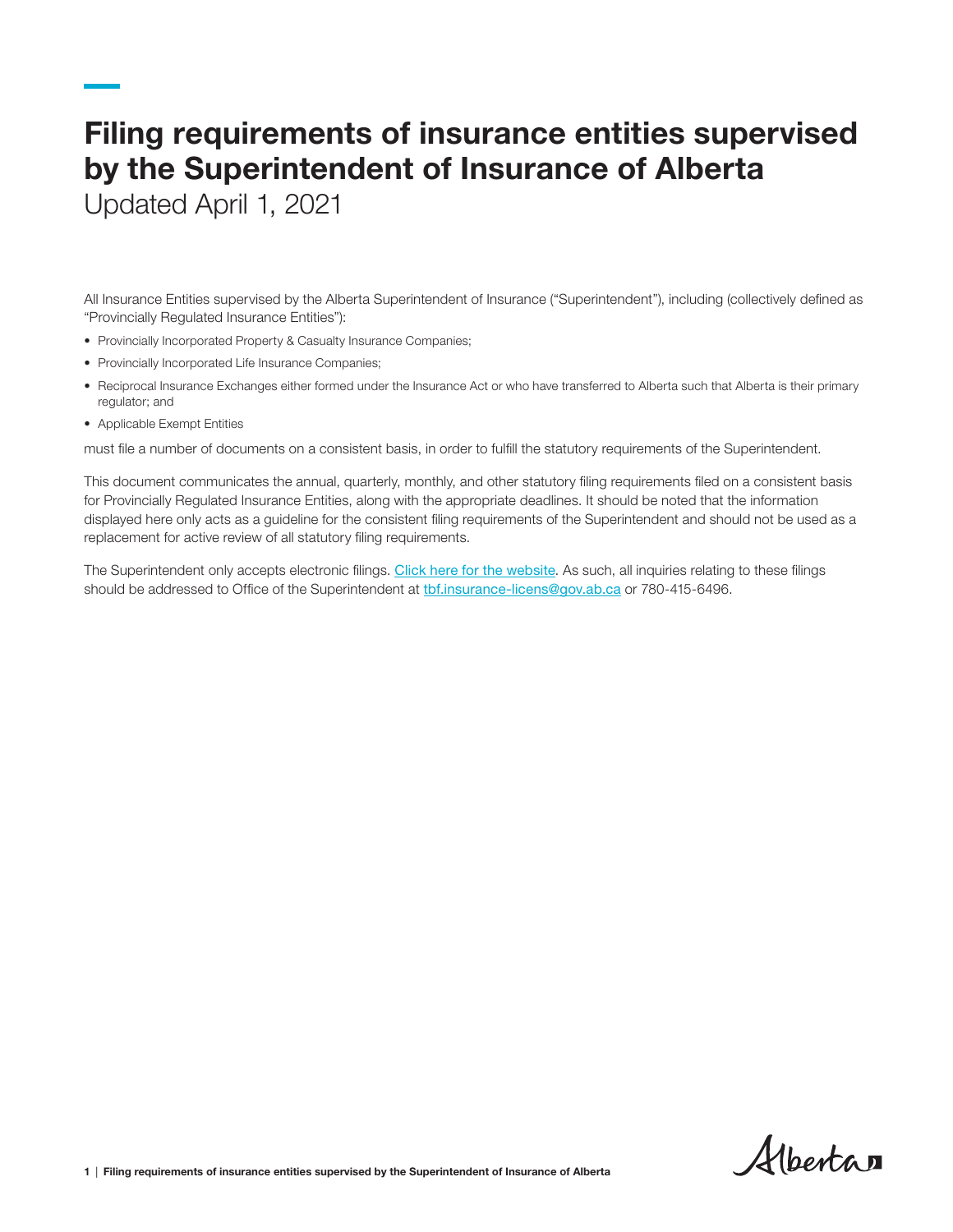#### Annual requirements

Pursuant to sections 44 and 50 (Insurance Companies) and sections 91 and 105.1 (Reciprocal Insurance Exchanges) of the *Insurance Act* (the "Act"), Provincially Incorporated Insurance Companies and Reciprocal Insurance Exchanges must file the annual requirements noted below in accordance with the timing requirements listed within the applicable legislation. Applicable Exempt Entities should refer to their guiding legislation and regulation to determine the appropriate filing deadlines.

| Due Date                                                                                                                                                                                                       | <b>Documentation Required</b>                                                                                                     | Format                     | P&C<br>Insurance<br>Companies | Life<br>Insurance<br>Companies | Reciprocal<br>Insurance<br><b>Exchanges</b> |
|----------------------------------------------------------------------------------------------------------------------------------------------------------------------------------------------------------------|-----------------------------------------------------------------------------------------------------------------------------------|----------------------------|-------------------------------|--------------------------------|---------------------------------------------|
| <b>Insurance Companies</b><br>Within 60 days after the end of<br>the financial year in respect of<br>which the return is prepared                                                                              | Appointed Actuary's Report                                                                                                        | <b>PDF</b> Preferred       | $\checkmark$                  | $\checkmark$                   | ✓                                           |
|                                                                                                                                                                                                                | <b>External Peer Review Report</b><br>(for the Valuation of Policy Liabilities and if<br>applicable, Financial Condition Testing) | <b>PDF</b> Preferred       | $\checkmark$                  | $\checkmark$                   | ✓<br>If requested                           |
|                                                                                                                                                                                                                | <b>Consolidated Audited Financial Statements</b><br>(Also parent and subsidiary audited financial<br>statements, if applicable)   | <b>PDF Preferred</b>       | ✓                             | $\checkmark$                   | ✓                                           |
| File annual requirements reminder -<br>Insurance company.ics                                                                                                                                                   | Auditor's Report to the Superintendent                                                                                            | <b>PDF</b> Preferred       | $\checkmark$                  | $\checkmark$                   | Optional <sup>1</sup>                       |
| Reciprocal Insurance<br>Exchanges<br>By the last day of the following<br>February for the calendar year<br>of which the return is prepared<br>File annual requirements with<br>Superintendent - Reciprocal.ics | Auditor's Report for:<br>• Minimum Capital Test ("MCT"); or<br>• Life Insurance Capital Adequacy Test<br>("LICAT")                | <b>PDF</b> Preferred       | $\checkmark$                  | $\checkmark$                   | Optional <sup>1</sup>                       |
|                                                                                                                                                                                                                | Investment Account Statements<br>(reconciled to the P&C or Life Return)                                                           | <b>PDF Preferred</b>       | $\checkmark$                  | $\checkmark$                   | $\checkmark$                                |
|                                                                                                                                                                                                                | <b>P&amp;C or Life &amp; LICAT Fourth Quarter Return</b><br>and Annual Supplement <sup>2</sup>                                    | ACSII and<br>Special Excel | $\checkmark$                  | $\checkmark$                   | $\checkmark$                                |
|                                                                                                                                                                                                                | Signed Affidavit Verifying Fourth Quarter<br>Return & Annual Supplement                                                           | <b>PDF Preferred</b>       | $\checkmark$                  | $\checkmark$                   | $\checkmark$                                |
|                                                                                                                                                                                                                | <b>Reserve &amp; Guarantee Fund Worksheet</b>                                                                                     | <b>PDF</b> Preferred       | <b>Not</b><br>applicable      | Not<br>applicable              | $\checkmark$                                |

<sup>1</sup> As of January 1, 2021, the documentation required has become optional

<sup>2</sup> See attached schedule for optional reporting pages applicable to P&C-1 and LIFE/LICAT. Insurers may contact the Office of the Superintendent at [tbf.insurance-licens@gov.ab.ca](mailto:tbf.insurance-licens%40gov.ab.ca%20?subject=) with specific questions regarding P&C and/or LIFE reporting.

Albertan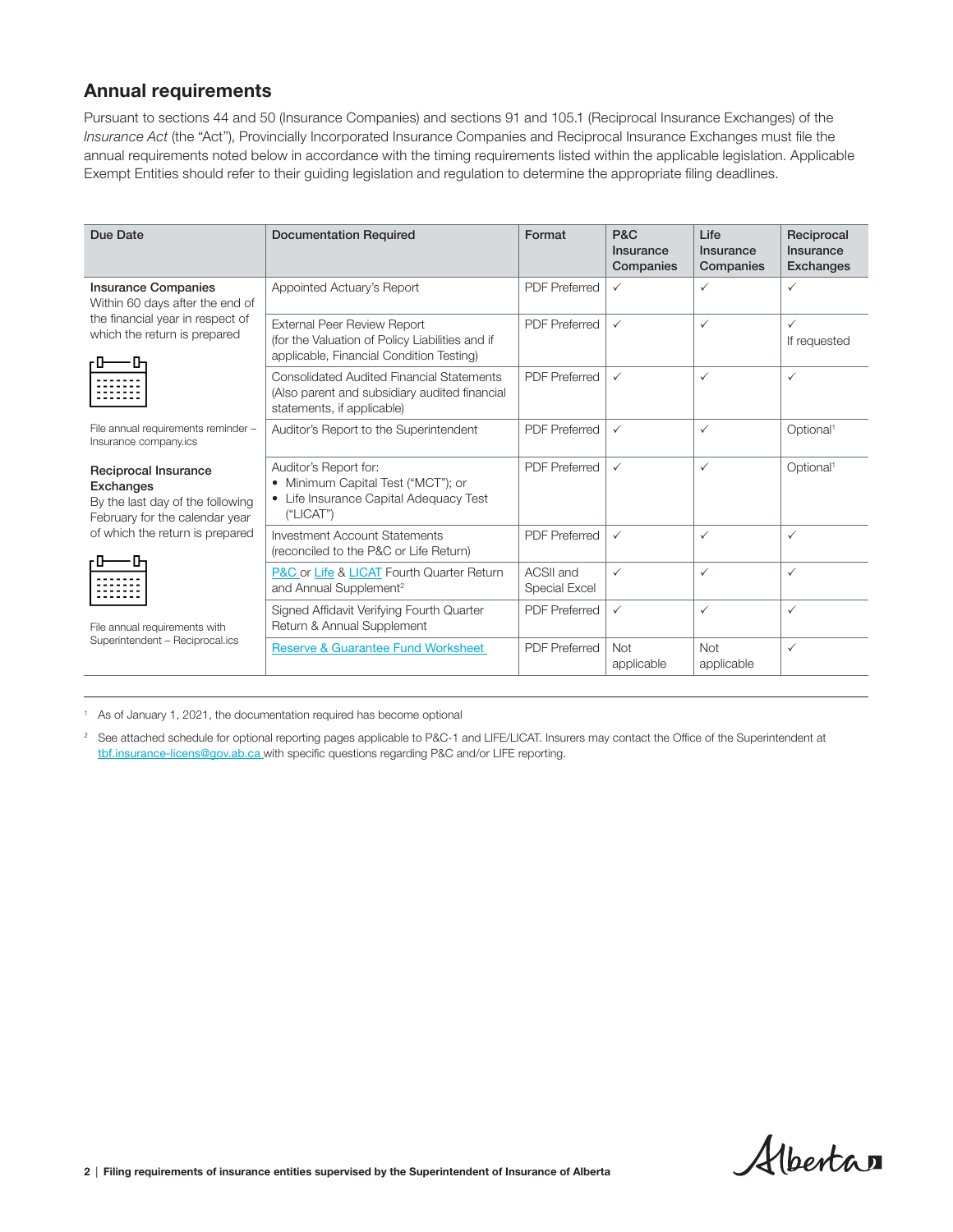Pursuant to section 50 of the Act, Provincially Incorporated Insurance Companies are required to file the documentation listed below. With the exception of the Anti-Terrorism Financing Report, Reciprocal Insurance Exchanges that are required to submit quarterly and monthly reporting to another regulator must submit the information below for the Superintendent's review in accordance with section 105.1 of the Act.

#### Quarterly Requirements

| Due Date                                               | <b>Documentation Required</b>                                           | Format                     | P&C<br>Insurance<br>Companies | Life<br>Insurance<br>Companies | Reciprocal<br>Insurance<br><b>Exchanges</b> |
|--------------------------------------------------------|-------------------------------------------------------------------------|----------------------------|-------------------------------|--------------------------------|---------------------------------------------|
| May 15th<br>August 15th<br>November 15th<br>⊩          | Investment Account Statements<br>(reconciled to the P&C or Life Return) | <b>PDF Preferred</b>       | $\checkmark$                  | $\checkmark$                   | If requested                                |
|                                                        | P&C or Life & LICAT Quarter Return <sup>3</sup>                         | ACSII and<br>Special Excel | $\checkmark$                  | $\checkmark$                   | If requested                                |
|                                                        | Signed Affidavit Verifying Quarterly Return                             | <b>PDF Preferred</b>       | $\checkmark$                  | $\checkmark$                   | If requested                                |
| File quarterly requirements with<br>superintendent.ics |                                                                         |                            |                               |                                |                                             |

<sup>3</sup> See attached schedule for optional reporting pages applicable to P&C-1 and LIFE/LICAT. Insurers may contact the Office of the Superintendent at [tbf.insurance-licens@gov.ab.ca](mailto:tbf.insurance-licens%40gov.ab.ca?subject=) with specific questions regarding P&C and/or LIFE reporting.

### Monthly Requirements

| Due Date                                                                                                                                                                                              | <b>Documentation Required</b>                 | Format               | <b>P&amp;C</b><br>Insurance<br>Companies | Life<br>Insurance<br>Companies | Reciprocal<br>Insurance<br>Exchanges |
|-------------------------------------------------------------------------------------------------------------------------------------------------------------------------------------------------------|-----------------------------------------------|----------------------|------------------------------------------|--------------------------------|--------------------------------------|
| Fifteenth (15th) day of the<br>month following the reporting<br>month                                                                                                                                 | <b>Anti-Terrorism Financing Report</b>        | <b>PDF Preferred</b> | $\checkmark$                             | ✓                              | $\checkmark$                         |
|                                                                                                                                                                                                       |                                               |                      |                                          |                                |                                      |
| File anti-terrorism financing report<br>with the superintendent.ics                                                                                                                                   |                                               |                      |                                          |                                |                                      |
| The end of the month following<br>the reporting month, with the<br>following exceptions:<br>• JAN due MAR 31st<br>• SEP due NOV 15th<br>• MAR due MAY15th<br>• DEC due FEB 28th<br>• JUN due AUG 15th | Monthly Interim Internal Financial Statements | <b>PDF Preferred</b> | If requested                             | If requested                   | If requested                         |

Albertan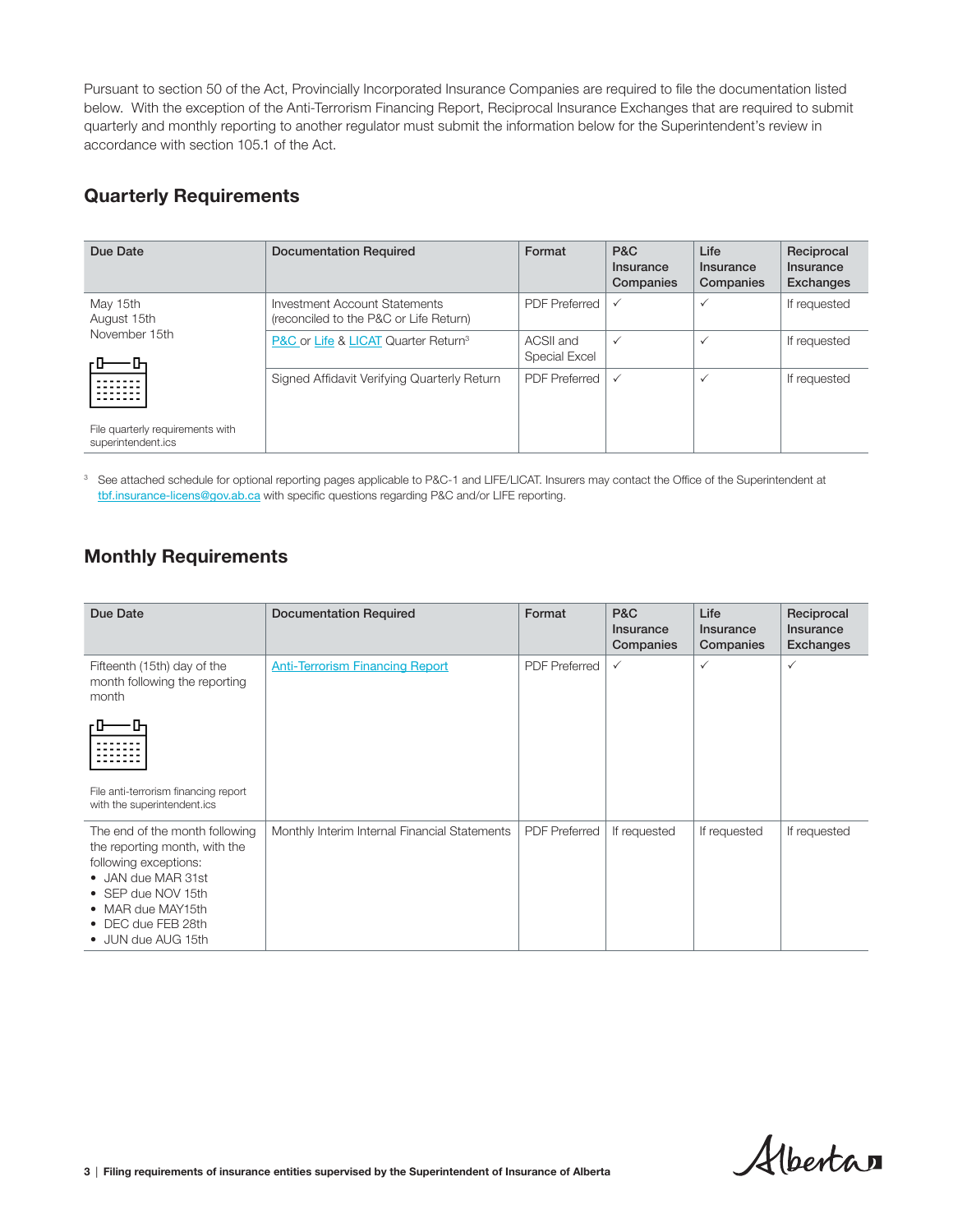### Other Consistent Statutory requirements

The Superintendent also requires provincial insurance entities to submit the following information in accordance with Section 50 (Insurance Companies) or 105.1 (Reciprocal Insurance Exchanges) of the Act, unless otherwise stated, within the time frame stated below:

| Due Date                                                           | <b>Documentation Required</b>                                                                                                                    | Format               | <b>P&amp;C</b><br><b>Insurance</b><br>Companies | Life<br>Insurance<br>Companies | Reciprocal<br>Insurance<br><b>Exchanges</b> |
|--------------------------------------------------------------------|--------------------------------------------------------------------------------------------------------------------------------------------------|----------------------|-------------------------------------------------|--------------------------------|---------------------------------------------|
| May 15th                                                           | Alberta Premium Tax Return & Evidence of<br>Payment                                                                                              | <b>PDF</b> Preferred | ✓                                               | $\checkmark$                   | $\checkmark$                                |
| The earlier of 30 days after<br>Board approval or May 15th         | Budget for Current Fiscal Year                                                                                                                   | <b>PDF</b> Preferred | $\checkmark$                                    | $\checkmark$                   | $\checkmark$                                |
| The earlier of 30 days after<br>Board approval or May 15th         | <b>Business Plan for Current Fiscal Year</b><br>(detailing the goals and objectives for the<br>current fiscal year)                              | <b>PDF Preferred</b> | $\checkmark$                                    | $\checkmark$                   | $\checkmark$                                |
| 30 days after Board approval                                       | Bylaws and / or Subscriber Agreement<br>(New or Amended)                                                                                         | <b>PDF Preferred</b> | $\checkmark$                                    | $\checkmark$                   | $\checkmark$                                |
| Forthwith                                                          | Correspondence To or From Another<br>Regulator                                                                                                   | <b>PDF</b> Preferred | $\checkmark$                                    | $\checkmark$                   | $\checkmark$                                |
| The earlier of 30 days after<br>Board approval or December<br>31st | Financial Condition Testing ("FCT")                                                                                                              | <b>PDF</b> Preferred | $\checkmark$                                    | $\checkmark$                   | Not<br>applicable                           |
| No later than May 15th                                             | Examination Action Plan Completion Update<br>for all Recommendation's<br>(utilizing the Action Plan Template provided<br>during Examination)     | <b>PDF</b> Preferred | $\checkmark$<br>If requested                    | $\checkmark$<br>If requested   | $\checkmark$<br>If requested                |
| The earlier of 30 days after<br>Board approval or May 15th         | External Auditor's Management Letter<br>(Letter from Auditor detailing any<br>audit adjustments, internal control<br>recommendations, etc.)      | <b>PDF Preferred</b> | $\checkmark$                                    | $\checkmark$                   | $\checkmark$                                |
| 30 days after Board approval                                       | Internal Audit Reports                                                                                                                           | <b>PDF Preferred</b> | $\checkmark$<br>If requested                    | $\checkmark$<br>If requested   | $\checkmark$<br>If requested                |
| 30 days after Board approval                                       | Management Discussion and Analysis<br>("MD&A")<br>(Or any other related discussion on financial<br>results and operations provided to the Board) | <b>PDF Preferred</b> | $\checkmark$                                    | $\checkmark$                   | $\checkmark$                                |
| 30 days after Board approval                                       | Minutes and Board Packages<br>(For Meetings of the Board, all Board<br>Committees, and Annual General Meetings)                                  | <b>PDF Preferred</b> | $\checkmark$                                    | $\checkmark$                   | $\checkmark$                                |
| Forthwith                                                          | Notice of Appointment of Actuary<br>(s. 393 of the Insurance Act)                                                                                | Email                | $\checkmark$                                    | $\checkmark$                   | $\checkmark$                                |
| Forthwith                                                          | Notice of Change in Officials, including a<br>Change of Auditor<br>(s. 45 of the Insurance Act)                                                  | Email                | $\checkmark$                                    | $\checkmark$                   | $\checkmark$                                |
| 30 days after Board approval                                       | Own Risk & Solvency Assessment ("ORSA")<br>& Key Metrics Report<br>• P&C Insurers<br>• Life Insurers                                             | <b>PDF Preferred</b> | $\checkmark$                                    | ✓                              | Optional <sup>4</sup>                       |
| 30 days after Board<br>Appointment                                 | <b>Personal Questionnaire</b> for Directors,<br>Officers, and Shareholders with a Significant<br>Interest                                        | <b>PDF Preferred</b> | $\checkmark$                                    | $\checkmark$                   | $\checkmark$                                |
| 30 days after Board approval                                       | Policies Approved by the Board<br>(New or Amended as related to guidelines or<br>best practices adopted by Alberta)                              | <b>PDF Preferred</b> | $\checkmark$                                    | $\checkmark$                   | $\checkmark$                                |
| 30 days after Board approval                                       | Strategic Plan<br>(Detailing the goals and objectives for the<br>next 3 - 5 years - New or Amended)                                              | <b>PDF Preferred</b> | $\checkmark$                                    | $\checkmark$                   | $\checkmark$                                |

4 As of January 1, 2021, the documentation required has become optional

Albertan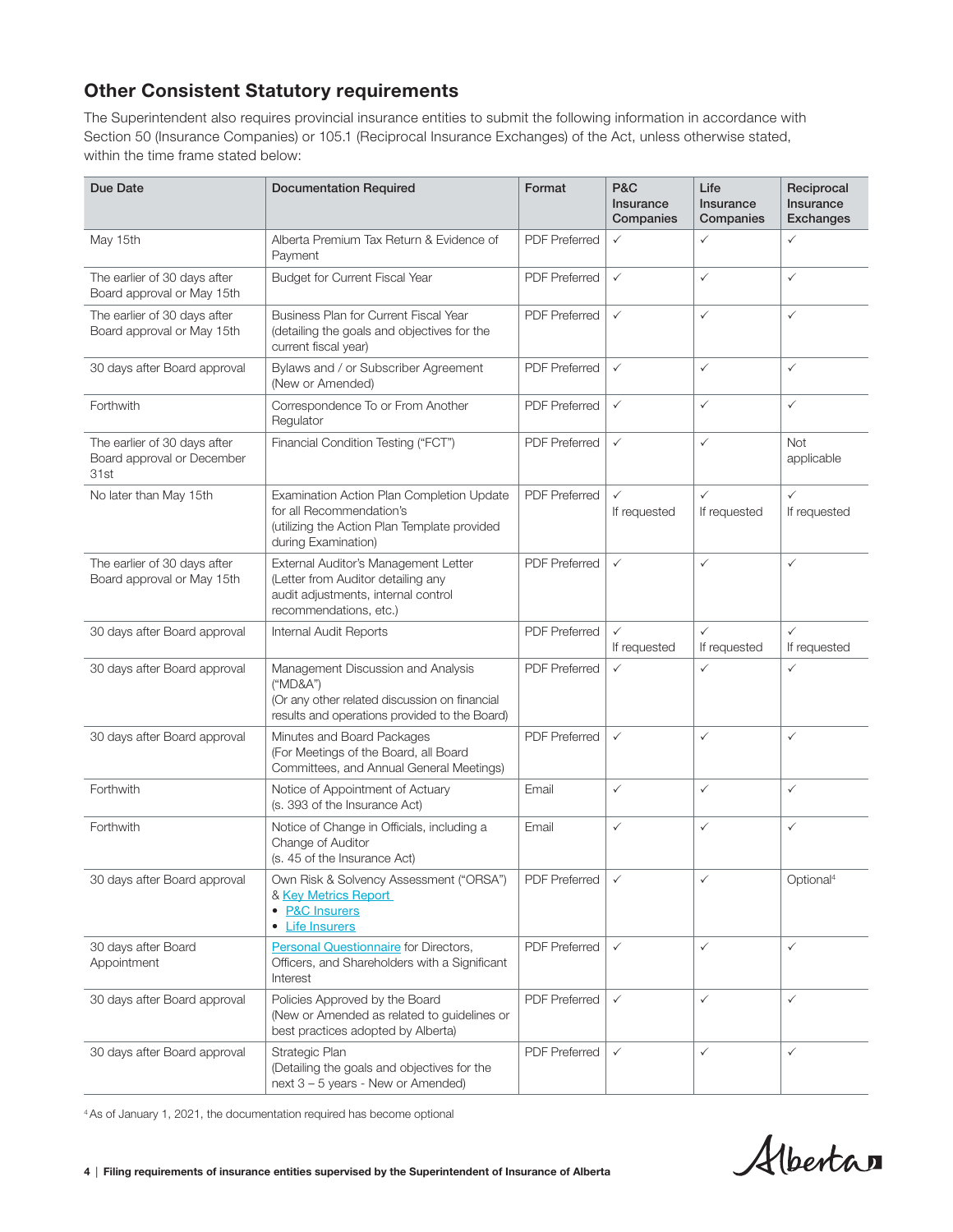## Schedule of optional reporting pages

| Page Number | P&C-1 Quarterly/Annual Supplement Return                                                                                                                                      |
|-------------|-------------------------------------------------------------------------------------------------------------------------------------------------------------------------------|
| 20.45       | Reserves / Head Office Account                                                                                                                                                |
| 30.92       | Branch Adequacy of Assets Test: Net Assets Available                                                                                                                          |
| 50.32       | Intra-Group Transactions                                                                                                                                                      |
| 60.10       | Unearned Premiums (Quebec/Alberta)                                                                                                                                            |
| 60.21       | Claims Incurred - Undiscounted / Discounted Amounts and Foreign Exchange / Gains & Losses on Investments                                                                      |
| 70.21       | Summary of Intragroup Reinsurance                                                                                                                                             |
| 92.10       | Assets                                                                                                                                                                        |
| 92.20       | Liabilities and Equity                                                                                                                                                        |
| 92.30       | Statement of Income                                                                                                                                                           |
| 92.40       | Reserves                                                                                                                                                                      |
| 92.42       | Comprehensive Income(Loss) & Accumulated Other Comprehensive Income(Loss)                                                                                                     |
| 92.54       | Statement of Changes in Equity                                                                                                                                                |
| 93.10       | Premiums and Claims                                                                                                                                                           |
| 93.11       | Claims Incurred - Undiscounted / Discounted Amounts and Foreign Exchange / Gains & Losses on Investments                                                                      |
| 93.20       | Claims and Adjustment Expenses - Paid, Current Year and Unpaid, Current and Prior Year                                                                                        |
| 93.40       | Provincial & Territorial Exhibit of Premiums Earned                                                                                                                           |
| 93.50       | Provincial & Territorial Exhibit of Claims Incurred including Adjustment Expenses                                                                                             |
| 93.60       | Net Claims and Adjustment Expenses Run-off                                                                                                                                    |
| 93.61       | Net Claims and Adjustment Expenses Run-off - Discounted                                                                                                                       |
| Page Number | LIFE Quarterly/Annual Supplement Return                                                                                                                                       |
| 15.010      | Assets                                                                                                                                                                        |
| 15.020      | Liabilities, Policyholders' and Shareholders' Equity                                                                                                                          |
| 15.021      | Liabilities and Surplus (Fraternals)                                                                                                                                          |
| 15.030      | Statement of Income                                                                                                                                                           |
| 20.021      | Liabilities, Surplus, Head Office Account and Accumulated Other Comprehensive Income (Loss) (Fraternals)                                                                      |
| 20.041      | Statement of Surplus (Fraternals)                                                                                                                                             |
| 20.044      | <b>Head Office Account</b>                                                                                                                                                    |
| 35.020      | Analysis of Income by Line of Business - Out of Canada                                                                                                                        |
| 35.040      | Analysis of Sales (Premiums and Deposits) by Major Line of Business and Territory                                                                                             |
| 35.070      | Assets and Liabilities - In Canada / Summary of Assets and Liabilities - By Territory                                                                                         |
| 45.020      | Premiums and Commissions - Out of Canada                                                                                                                                      |
| 60.010      | Net Assets / Changes in Net Assets                                                                                                                                            |
| 60.020      | Policyholders/Certificateholders' Equity Reconciliation / Life Insurer/Society's Equity Reconciliation                                                                        |
| 60.030      | Segregated Funds Net Assets and In the Money Positions - By Type of Guarantee                                                                                                 |
| 70.010      | Assets - Total / In Canada (Quebec/All provinces) / Assets - Total / In Canada                                                                                                |
| 70.020      | Liabilities, Policyholders' and Shareholders' Equity - Total / In Canada<br>(Quebec/All provinces) / Liabilities, Policyholders' and Shareholders' Equity - Total / In Canada |
| 70.021      | Liabilities and Surplus (Fraternals) (Quebec/All provinces) / Liabilities and Surplus (Fraternals)                                                                            |
| 70.030      | Statement of Income - Total / In Canada (Quebec/All provinces) / Statement of Income - Total / In Canada                                                                      |
| 70.042      | Comprehensive Income (Loss) and Accumulated Other Comprehensive Income (Loss) (Quebec/All provinces)                                                                          |
| 75.030      | Actuarial Liabilities for Insurance Contracts by Line of Business - In Canada                                                                                                 |
| 75.050      | Movement of Annuities                                                                                                                                                         |
| 75.060      | Movement of Annuities                                                                                                                                                         |

Alberta